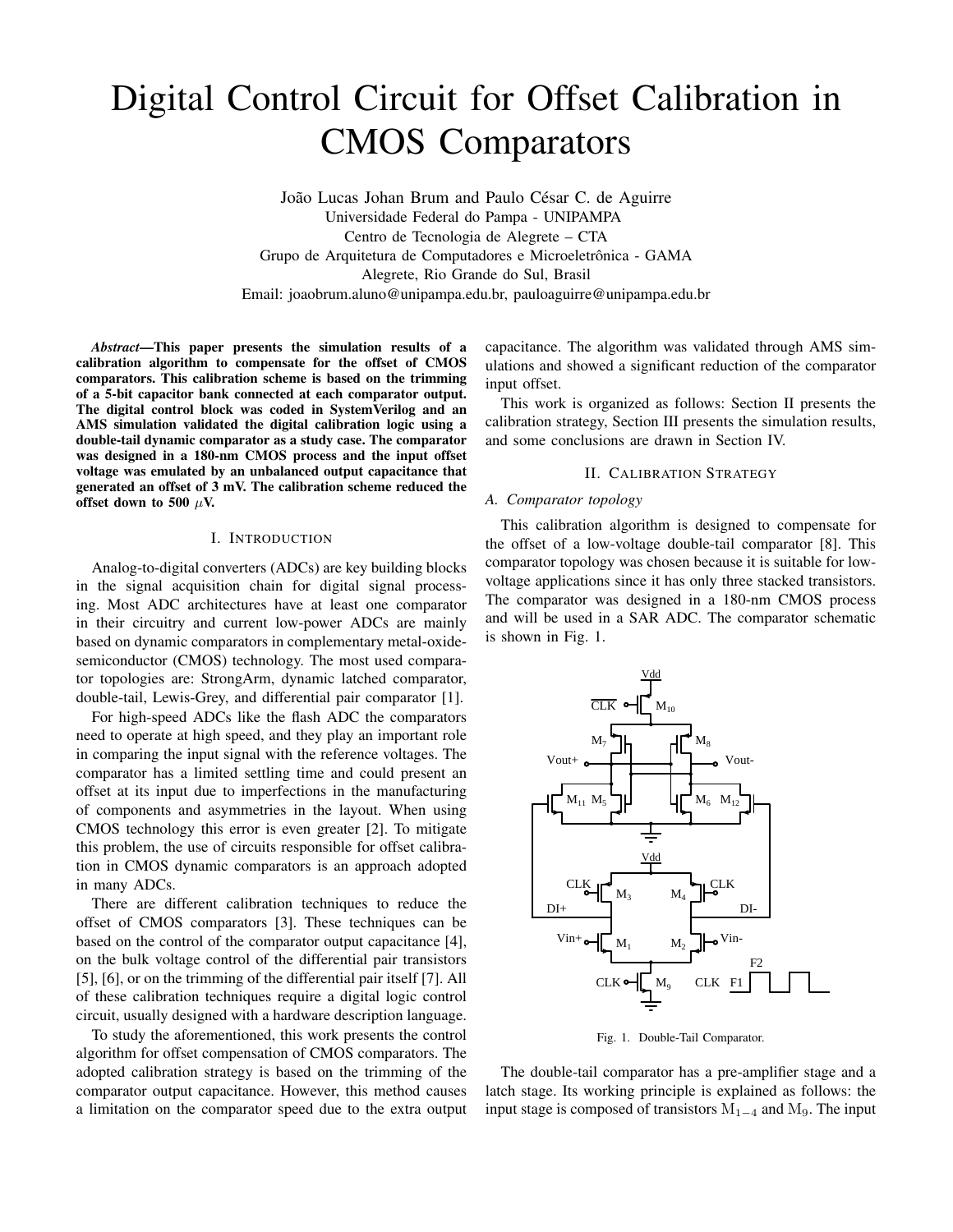signal is applied at the input pair transistors  $(M_{1,2})$ . During the reset phase (F1), transistors  $M_{3-4}$  are on and the nodes DI+ and DI– go to VDD, turning on transistors  $M_{11-12}$  and setting the output nodes at 0 V. During phase F2, the tail transistors ( $M<sub>9</sub>$  and  $M<sub>10</sub>$ ) turn on and the gate capacitance of transistors  $M_{11-12}$  drops according to the differential input signal, creating a small voltage difference between the nodes DI+ and DI−. This voltage difference is amplified by the cross-coupled inverters  $(M_{11-12})$  and thus the output nodes are clamped to VDD and ground.

## *B. Calibration Approach*

The calibration is performed by changing the output capacitance of the comparator output nodes [9]. During calibration the comparator inputs are disconnected from the input signals and are shorted together while connected to  $Vcm$ , as shown in Fig. 2. After the calibration, the comparator inputs are connected to the input signals.



Fig. 2. Comparator and control switches.

For calibration, a binary-weighted 5-bit capacitor bank is connected at each comparator output. These capacitor banks are represented in Fig. 3 and are controlled by the digital words sn and sp. The control logic circuit controls the number of capacitors that are connected at each output node. This calibration approach can compensate for positive and negative offsets. After the comparator inputs are shorted, the offset is estimated by measuring the comparator output state. To avoid switching due to noise, the comparator offset is estimated by an N number of comparisons (11 times in this work). After the offset sign (positive or negative) is estimated, the control circuit adds a capacitor in the respective output to reduce the offset magnitude. This procedure is repeated until the offset sign is changed. When the offset sign is changed the calibration algorithm stops.

The calibration time is dependent on the comparator input offset. It is a limitation of this calibration strategy.

#### *C. Logic Control Circuit*

The calibration logic circuit was implemented with SystemVerilog and simulated with the ModelSim circuit simulator. After optimization, the final digital circuit algorithm is composed of a 7-state finite state machine (FSM), which is represented in Fig. 4.

In the first state, the FSM waits until all conditions are know, the Reset, Clock and Calon inputs must correspond to a high logic level. Then, the comparator inputs are shorted



Fig. 3. Capacitor banks at the comparator outputs.

to start the calibration. The positive comparator output is applied at the control logic input and is represented as the Scompp variable. Then, 11 comparisons are performed to verify the offset magnitude. For this, auxiliary variables  $va$ and vb are used in states S1-S4. The collected data is used in a logical relation where the result is the capacitance value to be corrected. If the offset is positive, the variable sn is increased while  $sp$  is kept at zero logic. If the offset is negative, the  $sp$ variable is increased while sn is kept at zero.

Noteworth, if the comparator offset changes the polarity, the calibration ends. If no offset polarity changes are verified, the calibration stops when all 5 bits of the capacitor bank are at high logic level. When the calibration stops, the bit Calok is set at high logic level indicating that the comparator is ready for operation.

## III. SIMULATION RESULTS

The calibration algorithm was tested to calibrate the offset of a low-voltage double-tail comparator running at 100 MHz. To save time and avoid a time-consuming Monte Carlo simulation to test the digital circuitry functionality, the comparator offset was emulated. Two different capacitors were connected at the comparator output to emulate an offset of -3 mV. This offset was emulated by using one capacitor of 10 fF and the other with 50 fF, thus creating a 40 fF mismatch at the output capacitance.

The offset was measured with the ramp method [10]. For this, one comparator input was set at  $V \text{cm}$  (VDD/2) while the other input signal is a slowly variant ramp, from  $Vcm - 100$ mV up to  $V cm + 100$  mV. Ideal capacitors and switches are used in this work. The unitary capacitor is 4 fF.